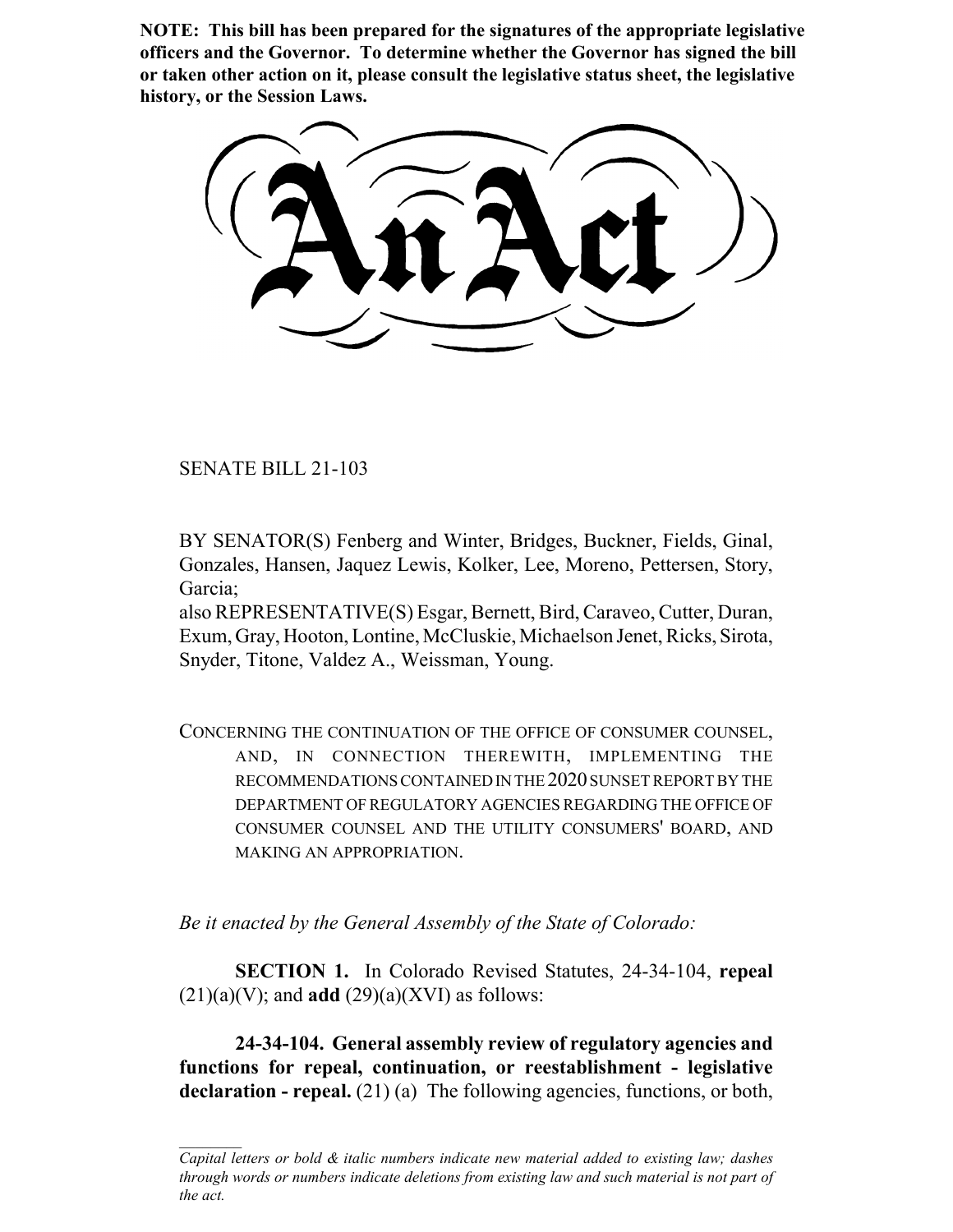will repeal on September 1, 2021:

(V) The office of consumer counsel created in article  $6.5$  of title  $40$ , C.R.S.;

(29) (a) The following agencies, functions, or both, are scheduled for repeal on September 1, 2028:

(XVI) NOTWITHSTANDING SUBSECTION (7)(a) OF THIS SECTION, THE OFFICE OF THE UTILITY CONSUMER ADVOCATE AND THE UTILITY CONSUMERS' BOARD CREATED IN ARTICLE 6.5 OF TITLE 40.

**SECTION 2.** In Colorado Revised Statutes, **repeal and reenact, with amendments,** 40-6.5-108 as follows:

**40-6.5-108. Repeal of article - office of the utility consumer advocate subject to termination.** THIS ARTICLE 6.5 IS REPEALED, EFFECTIVE SEPTEMBER 1, 2028. BEFORE THE REPEAL, THIS ARTICLE 6.5 IS SCHEDULED FOR REVIEW IN ACCORDANCE WITH SECTION 24-34-104.

**SECTION 3.** In Colorado Revised Statutes, 40-6.5-101, **amend** the introductory portion; and **add** (1.3), (2.2), (2.4), (2.8), and (6) as follows:

**40-6.5-101. Definitions.** As used in this article ARTICLE 6.5, unless the context otherwise requires:

(1.3) "BOARD" MEANS THE UTILITY CONSUMERS' BOARD CREATED IN SECTION 40-6.5-102 (3)(a).

(2.2) "DIRECTOR" MEANS THE DIRECTOR OF THE OFFICE, APPOINTED PURSUANT TO SECTION 40-6.5-102 (1).

(2.4) "EXECUTIVE DIRECTOR" MEANS THE EXECUTIVE DIRECTOR OF THE DEPARTMENT OF REGULATORY AGENCIES, APPOINTED PURSUANT TO SECTION 24-34-101 (1)(a).

(2.8) "OFFICE" MEANS THE OFFICE OF THE UTILITY CONSUMER ADVOCATE CREATED IN SECTION 40-6.5-102 (1).

(6) "TELECOMMUNICATIONS SERVICE" MEANS THE OFFERING OF

PAGE 2-SENATE BILL 21-103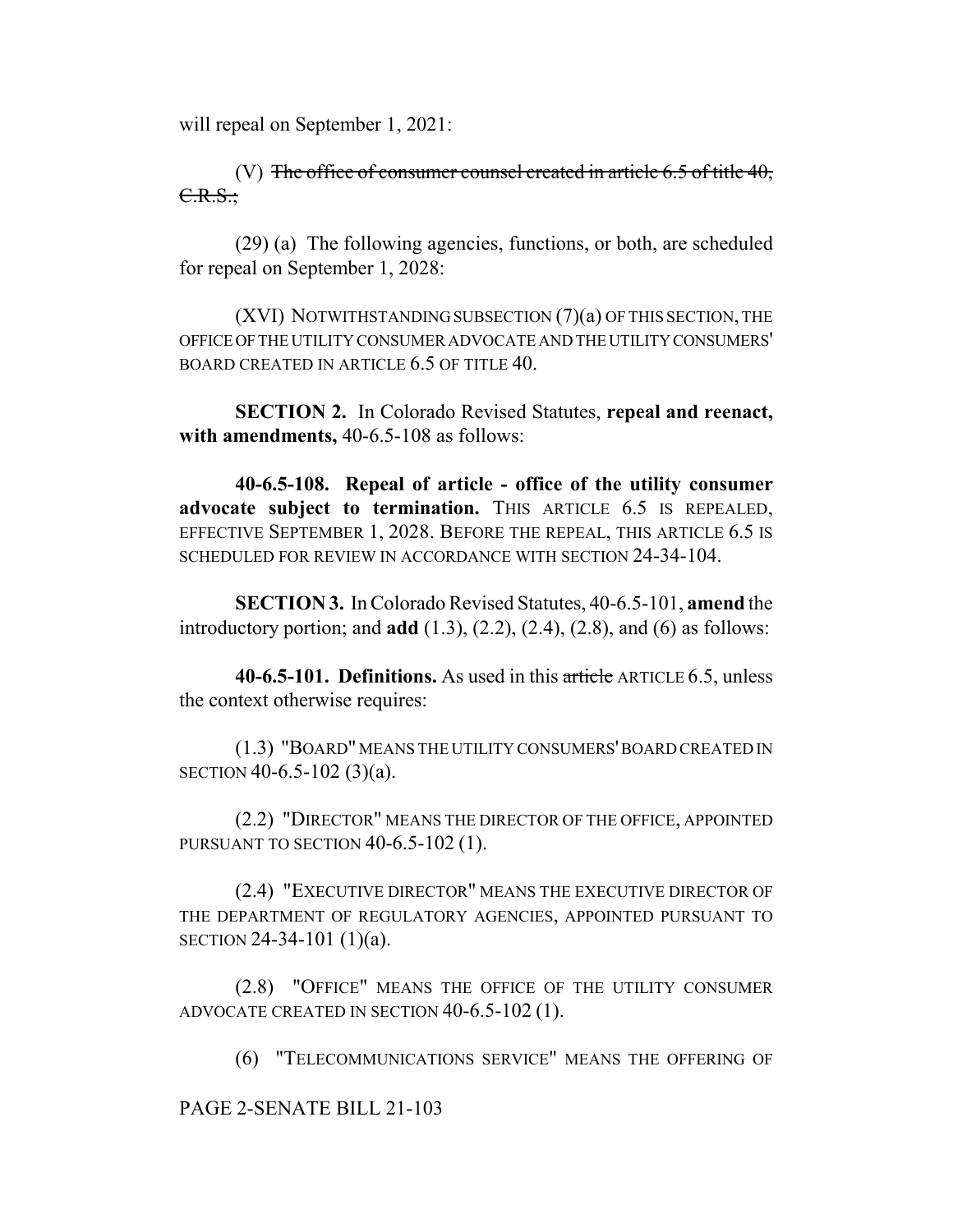TELECOMMUNICATIONS FOR A FEE DIRECTLY TO THE PUBLIC, OR TO SUCH CLASSES OF USERS AS TO BE EFFECTIVELY AVAILABLE DIRECTLY TO THE PUBLIC, REGARDLESS OF THE FACILITIES USED.

**SECTION 4.** In Colorado Revised Statutes, **amend** 40-6.5-102 as follows:

**40-6.5-102. Office of the utility consumer advocate and utility consumers' board - creation - appointment - attorney general to represent.** (1) There is hereby created, as a division within the department of regulatory agencies, the office of consumer counsel THE UTILITY CONSUMER ADVOCATE, the head of which shall be the consumer counsel IS THE DIRECTOR, who shall be appointed by the executive director of the department of regulatory agencies pursuant to section 13 of article XII of the state constitution.

 $(2)$  (a) The office of consumer counsel shall exercise its powers and perform its duties and functions specified in this article ARTICLE 6.5 under the department of regulatory agencies as if the same were transferred to the department by a **type 1** transfer, as such transfer is defined in the "Administrative Organization Act of 1968", article 1 of title 24. C.R.S.

(b) Repealed.

(3) (a) The utility consumers' board, which is hereby created, shall guide the policy of the office. of consumer counsel. The board shall exercise its powers and perform its duties and functions specified in this article ARTICLE 6.5 under the department of regulatory agencies and the executive director of the department of regulatory agencies as if the same were transferred to the department by a **type 1 TYPE 2** transfer, as such transfer is defined in the "Administrative Organization Act of 1968", article 1 of title 24. C.R.S.

(b) (I) The board consists of eleven members, seven of whom the governor shall appoint APPOINTS. The governor shall appoint at least one member who is actively engaged in agriculture as a business and at least two members who are owners of small businesses with one hundred or fewer employees. In making appointments to the board, the governor shall ensure that the membership of the board represents each of the seven congressional districts of the state and that no more than four of the

PAGE 3-SENATE BILL 21-103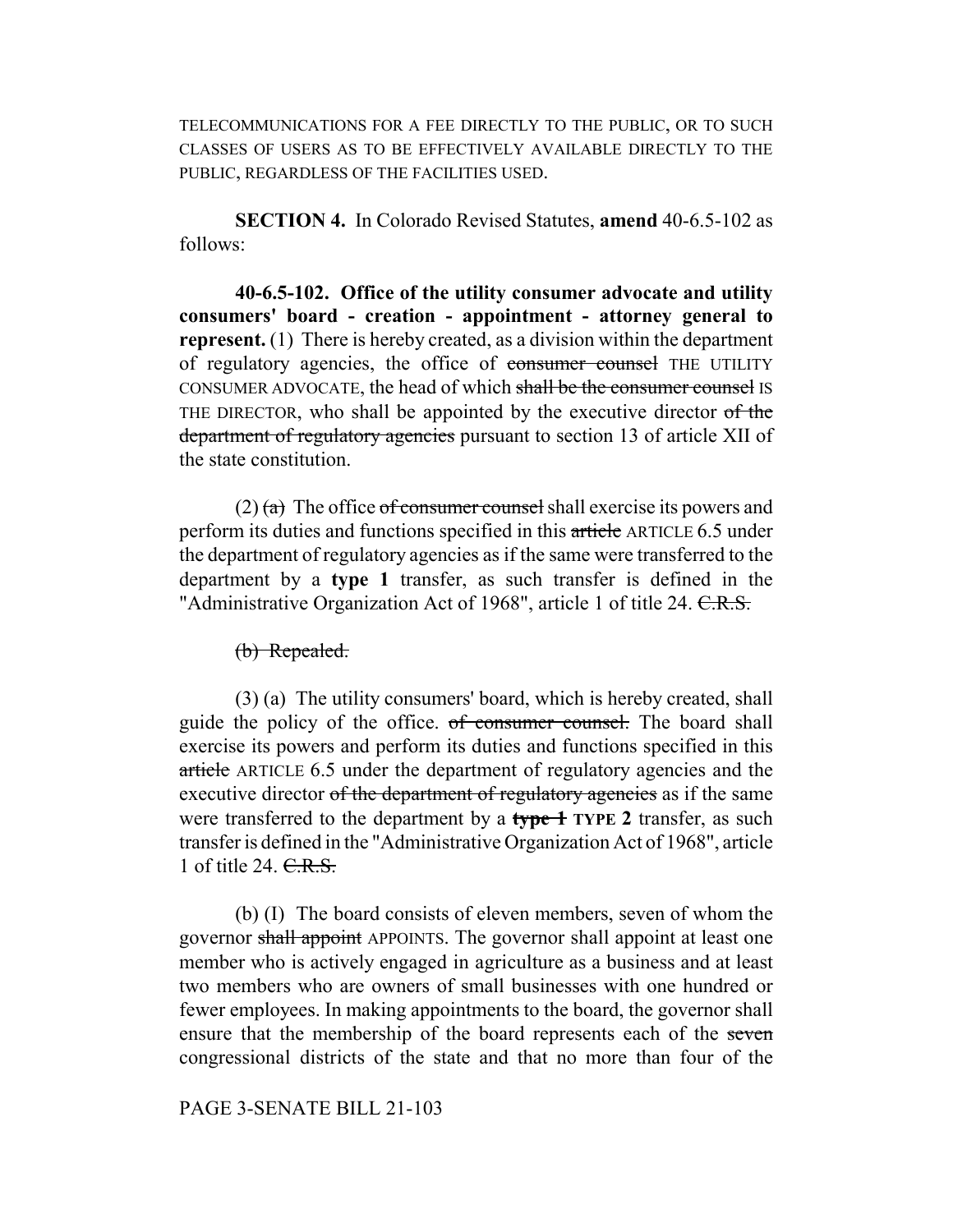governor's appointments are affiliated with the same political party. The president of the senate, the speaker of the house of representatives, the minority leader of the senate, and the minority leader of the house of representatives shall each appoint one member of the board.

(II) Members of the board shall be appointed for SERVE terms of four years. If a person has any conflict of interest with the duties required of a member of the board, the person APPOINTING AUTHORITY shall not be appointed APPOINT THE PERSON as a member of the board. The official who appointed a board member may remove that board member for misconduct, incompetence, or neglect of duty. Board members serve without compensation, but members who reside outside the counties of Denver, Jefferson, Adams, Arapahoe, Boulder, Broomfield, and Douglas are entitled to reimbursement for reasonable AND actual expenses to attend board meetings in Denver. The board shall meet at least six times per year.

(c) It is the duty of the board to represent the public interest of Colorado utility users, and, specifically, the interests of residential, agricultural, and small business users, by providing general policy guidance and oversight for the office of consumer counsel and the consumer counsel DIRECTOR in the performance of their statutory duties and responsibilities as specified in this article ARTICLE 6.5. The powers and duties of the board shall include but not be limited to, the following:

(I) Providing general policy guidance to the office  $of$  consumer counsel regarding rule-making matters, legislative projects, general activities, and priorities of the office; AND

(II) Gathering data and information and formulating policy positions to advise the office of consumer counsel in preparing analysis and testimony in legislative hearings on proposed legislation affecting the interests of residential, small business, and agricultural utility users.

(III) Reviewing the performance of the office of consumer counsel annually;

(IV) Conferring with the executive director of the department of regulatory agencies on the hiring of the consumer counsel and consulting with such executive director on the annual performance evaluation of the office of consumer counsel and the consumer counsel.

## PAGE 4-SENATE BILL 21-103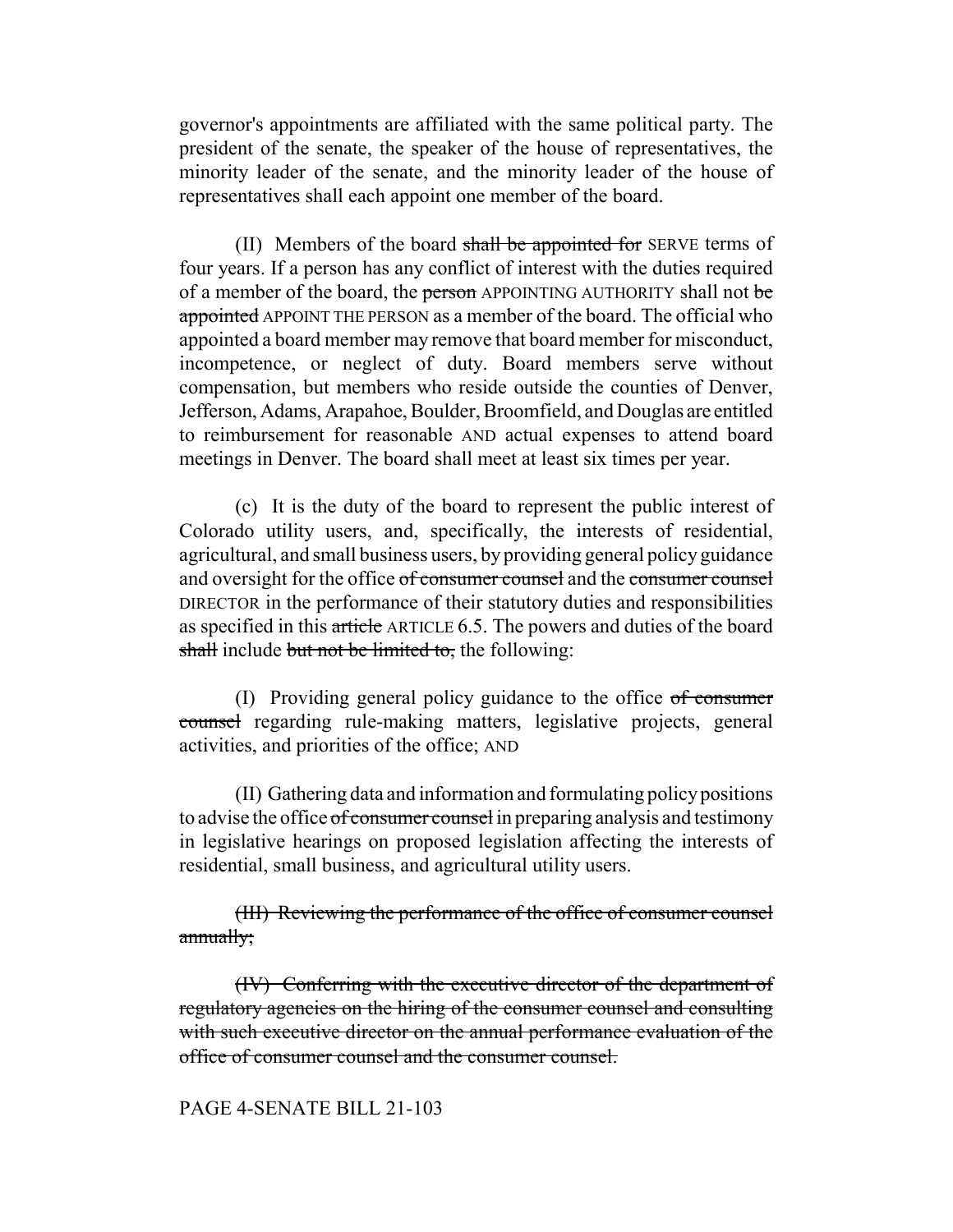(4) It is the duty of the attorney general to advise the office of consumer counsel and the board in all legal matters and to provide representation in proceedings in which the office of consumer counsel participates.

**SECTION 5.** In Colorado Revised Statutes, **amend** 40-6.5-103 as follows:

**40-6.5-103. Qualifications of the director - conflict of interest.** The consumer counsel shall DIRECTOR MUST have at least five years of experience in consumer-related utility issues or in the operation, management, or regulation of utilities as either an attorney, an engineer, an economist, an accountant, a financial analyst, or an administrator or any combination thereof. No OF THOSE ROLES. THE EXECUTIVE DIRECTOR SHALL NOT APPOINT AS DIRECTOR A person owning WHO OWNS stocks or bonds in a corporation subject in whole or in part to regulation by the commission or who has any pecuniary interest in such corporation. shall be appointed as consumer counsel.

**SECTION 6.** In Colorado Revised Statutes, **amend** 40-6.5-104 as follows:

**40-6.5-104. Representation by director - powers of the office.** (1) The consumer counsel DIRECTOR shall represent the public interest and, to the extent consistent therewith, the specific interests of residential consumers, agricultural consumers, and small business consumers by appearing in proceedings before the commission and appeals therefrom in matters which THAT involve proposed changes in a public utility's rates and charges; in matters involving rule-making which THAT have an impact on the charges, the provision of services, or the rates to consumers; and in matters which THAT involve certificates of public convenience and necessity for facilities employed in the provision of utility service, the construction of which would have a material effect on the utility's rates and charges.

(2) In exercising his discretion DETERMINING whether  $or not$  to appear in a proceeding OF THE COMMISSION, the consumer counsel DIRECTOR shall consider the importance and the extent of the public interest involved. In evaluating the public interest, INCLUDING THE IMPACT ON RATES AND CHARGES TO CONSUMERS, the consumer counsel DIRECTOR shall give due consideration to STATUTORY DECARBONIZATION GOALS SET FORTH

## PAGE 5-SENATE BILL 21-103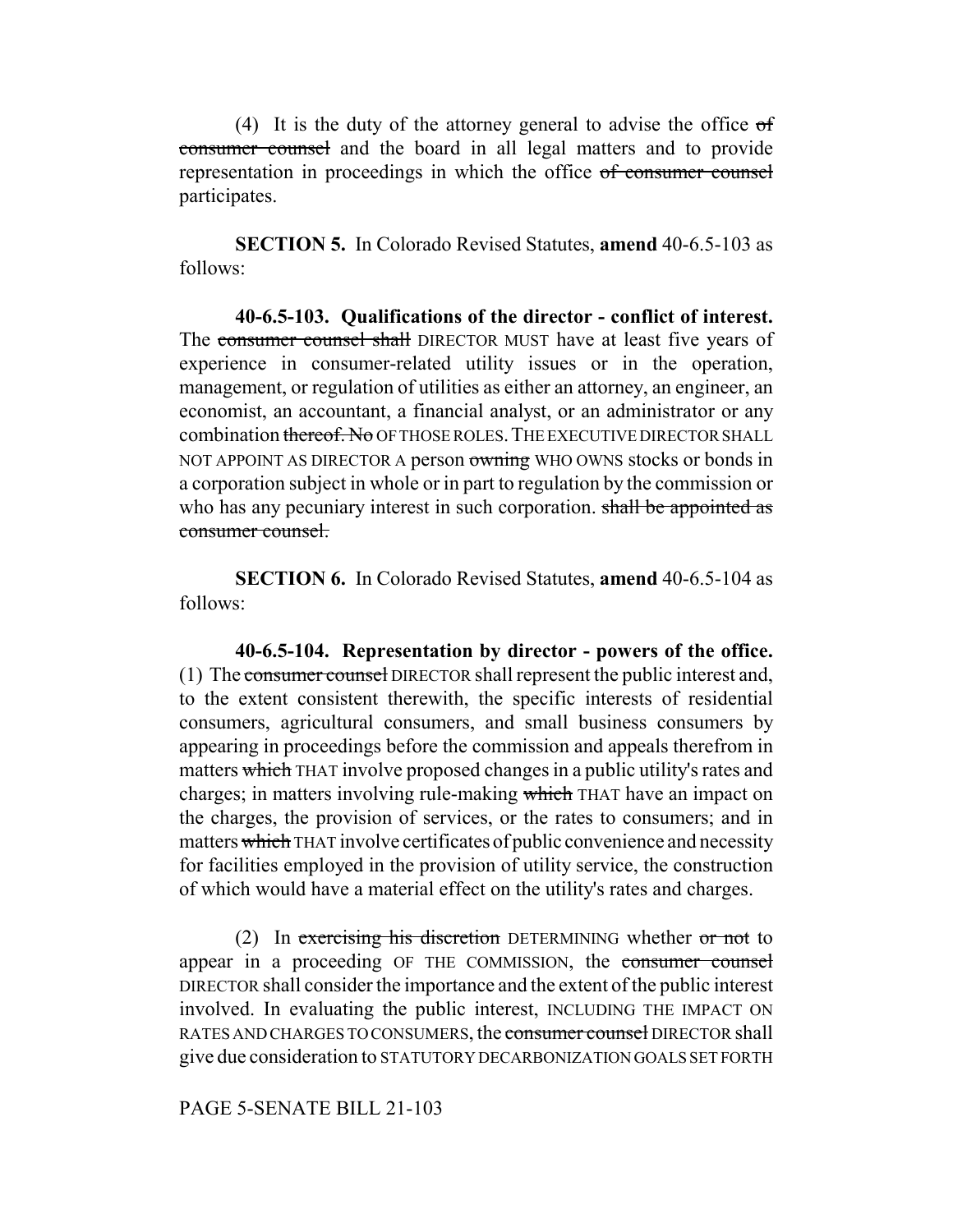IN SECTIONS  $40-2-125.5$  (3) AND  $25-7-102$  (2)(g), JUST TRANSITION IN ACCORDANCE WITH SECTION 40-2-133, ENVIRONMENTAL JUSTICE, AND the short- and long-term impact EFFECT of the proceedings upon various classes of consumers, so as not to jeopardize the interest of one class in an action by another. If the consumer counsel DIRECTOR determines that there may be inconsistent interests among the various classes of the consumers he THAT THE DIRECTOR represents in a particular matter, he THE DIRECTOR may choose to represent one of the interests or to represent no interest. Nothing in this section shall be construed to limit LIMITS the right of any person firm, or corporation to petition or make complaint to the commission or otherwise intervene in proceedings or other matters before the commission.

(3) The consumer counsel DIRECTOR shall be served with notices of all proposed gas and electric tariffs, and he or she THE DIRECTOR shall be served with copies of all orders of the commission affecting the charges of agricultural consumers, residential consumers, and small business consumers.

(4) THE OFFICE MAY INTERVENE IN MATTERS BEFORE THE COMMISSION THAT RELATE TO A TELECOMMUNICATIONS SERVICE PROCEEDING, INCLUDING A RULE-MAKING PROCEEDING, THAT HAS AN IMPACT ON THE PROVISION OR QUALITY OF TELECOMMUNICATIONS SERVICE.

(5) THE OFFICE SHALL NOT RECOMMEND THAT THE COMMISSION TAKE ANY ACTION THAT WOULD INTERFERE WITH THE ADMINISTRATION OR DETERMINATION OF EMPLOYEES' WAGES, HEALTH INSURANCE, OR RETIREMENT BENEFITS NEGOTIATED BETWEEN A REGULATED UTILITY AND A LABOR UNION THROUGH COLLECTIVE BARGAINING.

**SECTION 7.** In Colorado Revised Statutes, 40-6.5-105, **amend** (1) introductory portion and  $(1)(a)$  as follows:

**40-6.5-105. Intervenors other than the office of the utility consumer advocate.** (1) If the office of consumer counsel intervenes and there are other intervenors in proceedings before the commission, the determination of said commission with regard to the payment of expenses of intervenors, other than the office, of consumer counsel, and the amounts thereof shall be based on the following considerations:

(a) Any reimbursements may be awarded only for expenses related

PAGE 6-SENATE BILL 21-103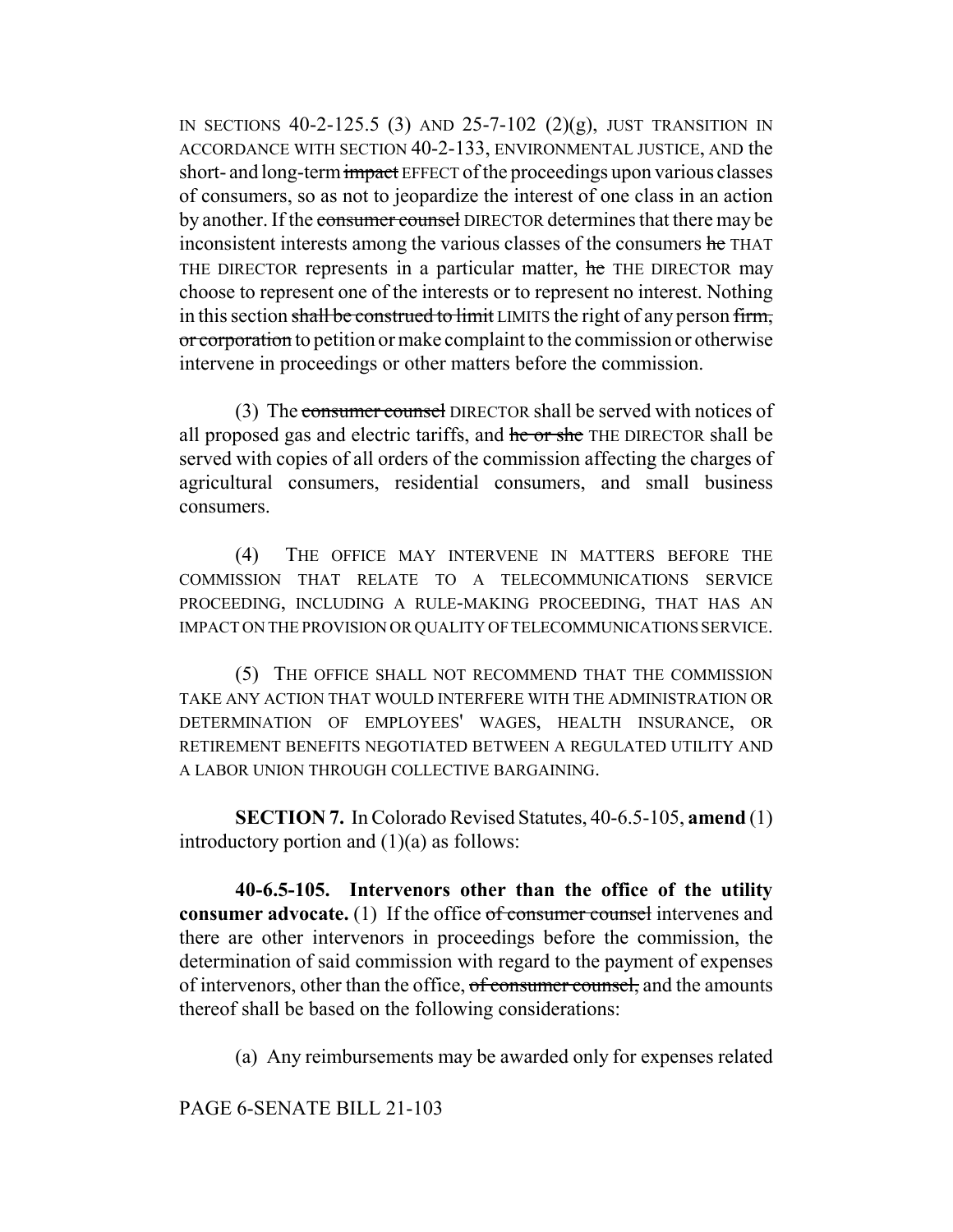to issues not substantially addressed by the office; of consumer counsel;

**SECTION 8.** In Colorado Revised Statutes, 40-6.5-106, **amend** (1) introductory portion, (1)(a), (1)(c), (2), (2.5), and (3)(a); and **add** (1)(e) and (4) as follows:

**40-6.5-106. Powers of the director.** (1) The consumer counsel DIRECTOR:

(a) May employ such attorneys, engineers, economists, accountants, or other employees as may be necessary to carry out his THE DIRECTOR'S duties; and shall employ a maximum of sixteen full-time employees or the equivalent thereof;

(c) May contract for the services of technically qualified persons to perform research and to appear as expert witnesses before the commission. such persons to be paid. THE DIRECTOR SHALL PAY ANY PERSON CONTRACTED WITH PURSUANT TO THIS SUBSECTION (1)(c) from funds appropriated for the DIRECTOR'S use. of the consumer counsel;

(e) (I) MAY INSPECT THE RECORDS AND DOCUMENTS OF ANY PUBLIC UTILITY AND CONDUCT DEPOSITIONS UNDER OATH OF ANY OFFICER, AGENT, OR EMPLOYEE OF A PUBLIC UTILITY IN RELATION TO THE PUBLIC UTILITY'S BUSINESS AND AFFAIRS.TO EXERCISE THIS AUTHORITY, THE DIRECTOR SHALL REQUEST THAT THE COMMISSION ISSUE A SUBPOENA PURSUANT TO THE COMMISSION'S AUTHORITY UNDER SECTION 40-6-103 (1) TO:

(A) ISSUE A SUBPOENA ON A PUBLIC UTILITY REQUIRING THE PUBLIC UTILITY TO PRODUCE RECORDS OR DOCUMENTS, OR, FOR RECORDS OR DOCUMENTS KEPT OUTSIDE OF THE STATE, TO PRODUCE VERIFIED COPIES OF RECORDS OR DOCUMENTS, FOR INSPECTION BY THE OFFICE AT SUCH TIME AND PLACE THAT THE COMMISSION DESIGNATES; OR

(B) ISSUE A SUBPOENA FOR THE ATTENDANCE OF WITNESSES AT A DEPOSITION TO BE CONDUCTED BY THE DIRECTOR OR THE DIRECTOR'S DESIGNEE AT SUCH TIME AND PLACE THAT THE COMMISSION DESIGNATES. THE DIRECTOR OR THE DIRECTOR'S DESIGNEE HAS THE AUTHORITY TO ADMINISTER OATHS OF WITNESSES AT A DEPOSITION HELD PURSUANT TO THIS SUBSECTION  $(1)(e)(I)$ .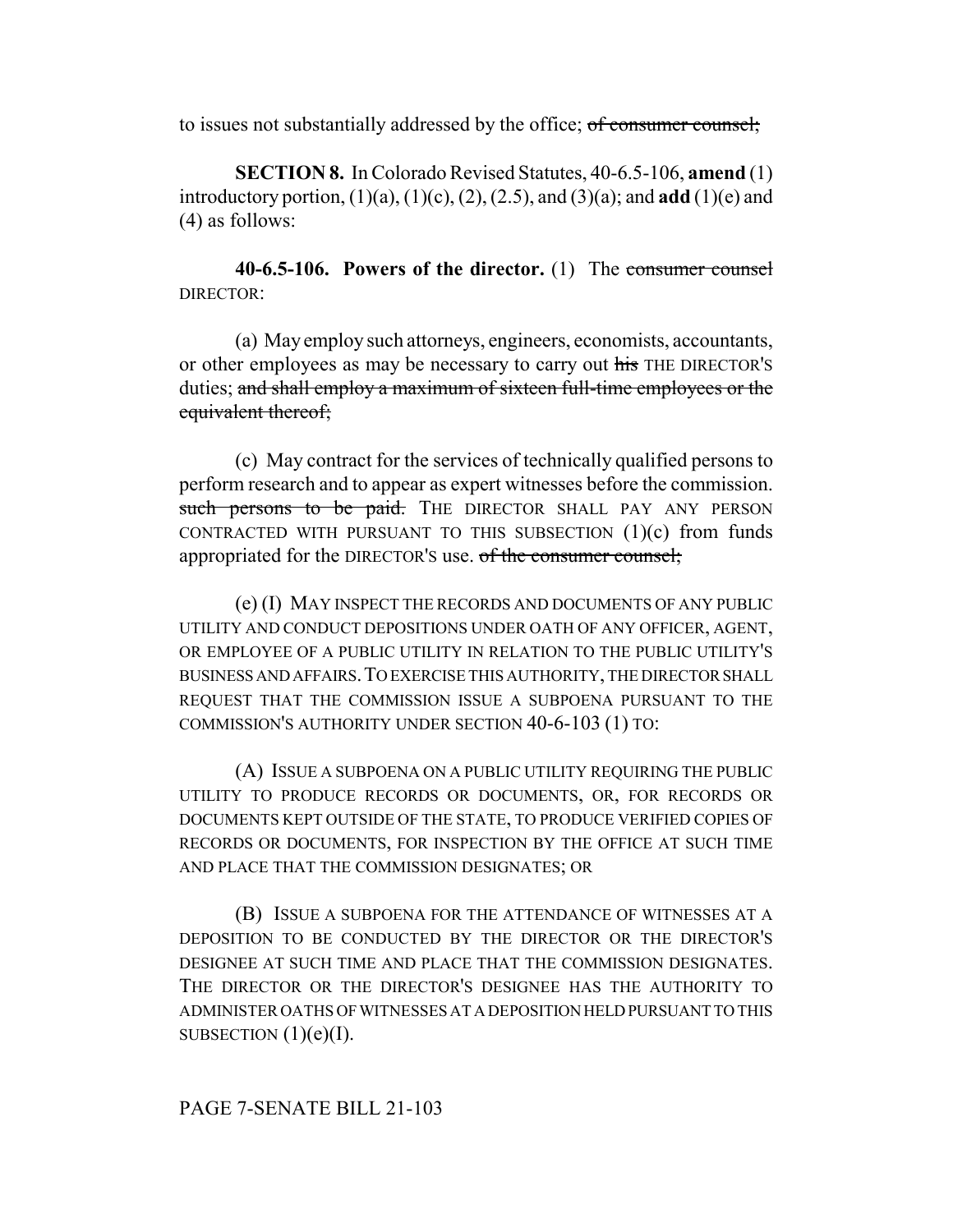(II) WITH RESPECT TO THE GOOD CAUSE SHOWN REQUIREMENT SET FORTH IN SECTION 40-6-103 (1) FOR THE ISSUANCE OF A SUBPOENA, GOOD CAUSE IS SHOWN FOR A REQUEST MADE PURSUANT TO THIS SUBSECTION (1)(e) IF THE DIRECTOR'S REQUEST IDENTIFIES THE TESTIMONY, RECORDS, OR DOCUMENTS SOUGHT PURSUANT TO THIS SUBSECTION (1)(e).

(2) The consumer counsel DIRECTOR may petition for, request, initiate, and appear and intervene as a party in any COMMISSION proceeding, before the commission concerning INCLUDING A RULE-MAKING PROCEEDING, THAT CONCERNS OR AFFECTS UTILITY rate changes, rule-making, charges, tariffs, modifications of service, and matters involving certificates of public convenience and necessity. Notwithstanding any provision of this article ARTICLE 6.5 to the contrary, the consumer counsel DIRECTOR shall not be a party to any individual complaint between a utility and an individual.

(2.5) The consumer counsel DIRECTOR may petition for, request, initiate, or seek to intervene in any proceeding before a federal agency which THAT regulates utility rates or service or BEFORE A federal court when the matter before such THE agency or court will affect a rate, charge, tariff, or term of service for a utility product or service for a residential, small business, or agricultural utility consumer in the state of Colorado. The phrase "federal agency which THAT regulates utility rates or service" does not include any federal lending agency.

 $(3)$  (a) The consumer counsel DIRECTOR and any member of his or her THE DIRECTOR's staff directly involved in a specific adjudicatory proceeding before the commission shall refrain from ex parte communications with members of the commission. The counsel or his or her staff shall DIRECTOR AND THE DIRECTOR'S STAFF have all rights and be ARE governed by the same ex parte rules as all other intervenors.

(4) (a) THE DIRECTOR OR THE DIRECTOR'S DESIGNEE SHALL PROVIDE POLICY ANALYSIS TO THE EXECUTIVE DIRECTOR ON LEGISLATIVE MATTERS PENDING BEFORE THE GENERAL ASSEMBLY THAT DIRECTLY RELATE TO THE OFFICE'S MISSION.

(b) THE OFFICE MAY PROVIDE PRESENTATIONS AND OTHER FORMS OF EDUCATION TO THE GENERAL ASSEMBLY ON THE TYPES OF MATTERS THAT INVOLVE: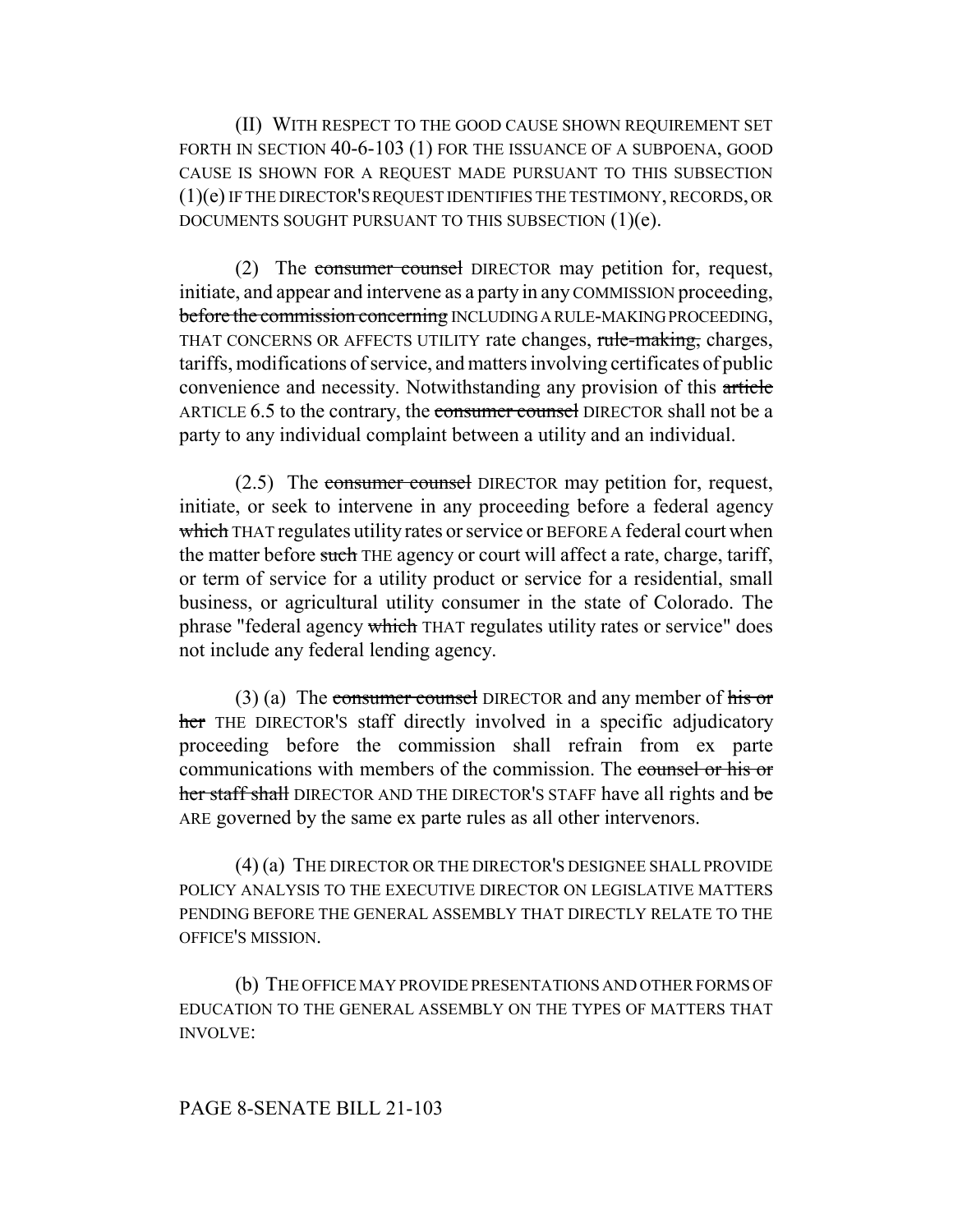(I) PUBLIC UTILITIES' RATES AND CHARGES;

(II) THE PROVISION OF SERVICES;

(III) CERTIFICATES OF PUBLIC CONVENIENCE AND NECESSITY FOR FACILITIES:

(A) THAT ARE OR WOULD BE USED IN PROVIDING UTILITY SERVICE; AND

(B) THE CONSTRUCTION OF WHICH WOULD HAVE MATERIAL EFFECT ON A PUBLIC UTILITY'S RATES AND CHARGES; AND

(IV) OTHER MATTERS THAT AFFECT THE PUBLIC INTEREST OF THE CONSTITUENTS THAT THE OFFICE REPRESENTS.

(c) THE DEPARTMENT OF REGULATORY AGENCIES SHALL ANNUALLY REPORT ON THE OFFICE AS PART OF ITS PRESENTATION TO ITS COMMITTEES OF REFERENCE AT A HEARING HELD PURSUANT TO SECTION 2-7-203 (2)(a) OF THE "STATE MEASUREMENT FOR ACCOUNTABLE, RESPONSIVE, AND TRANSPARENT (SMART) GOVERNMENT ACT", INCLUDING REPORTING ON THE FOLLOWING:

(I) A SUMMARY OF MATTERS IN WHICH THE OFFICE INTERVENED IN THE PRECEDING YEAR AND THE RESOLUTION, IF ANY, OF THOSE MATTERS; AND

(II) A SUMMARY OF THE OFFICE'S OTHER WORK IN THE PRECEDING YEAR.

**SECTION 9.** In Colorado Revised Statutes, **amend** 40-6.5-107 as follows:

**40-6.5-107. Financing of office.** At each regular session, the general assembly shall determine the amounts AMOUNT to be expended by the office of consumer counsel for the direct and indirect costs of administration in performing its duties and responsibilities required by this article ARTICLE  $6.5$  and shall appropriate THE AMOUNT to the office  $\sigma f$ consumer counsel from the public utilities commission fixed utility fund AND THE TELECOMMUNICATIONS UTILITY FUND created in section 40-2-114.

PAGE 9-SENATE BILL 21-103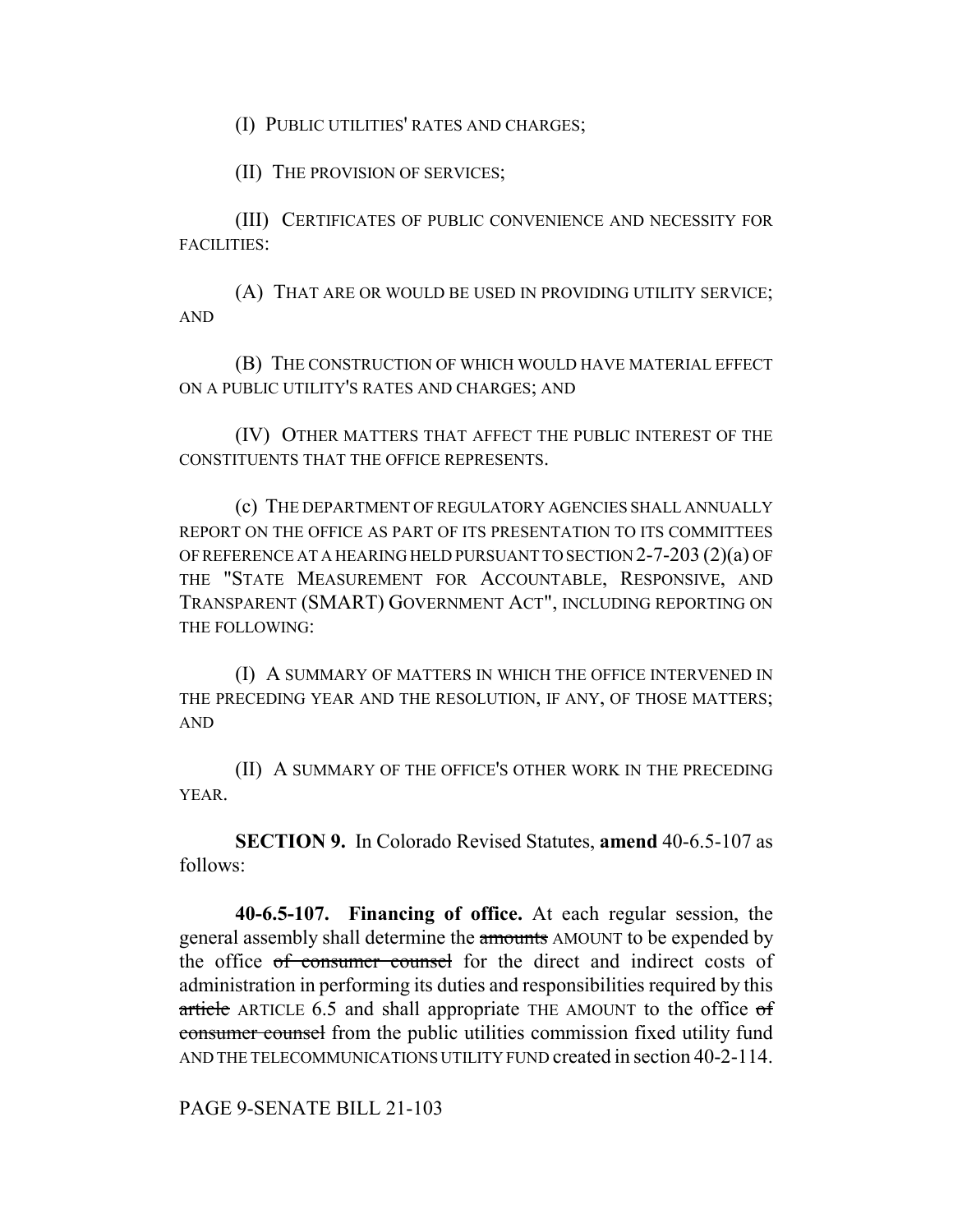the full amount so determined. No THE GENERAL ASSEMBLY SHALL NOT APPROPRIATE MONEY FROM THE general fund moneys shall be appropriated to the office of consumer counsel for the performance of its duties and responsibilities under this article ARTICLE 6.5.

**SECTION 10.** In Colorado Revised Statutes, 24-1-122, **amend** (2) introductory portion and  $(2)(a.5)$  as follows:

**24-1-122. Department of regulatory agencies - creation.** (2) The department of regulatory agencies shall consist CONSISTS of the following divisions:

 $(a.5)$  The office of consumer counsel THE UTILITY CONSUMER ADVOCATE and the utility consumers' board, created by  $N$  article 6.5 of title 40. C.R.S. The office of consumer counsel THE UTILITY CONSUMER ADVOCATE and its powers, duties, and functions are transferred by a **type 1** transfer to the department of regulatory agencies as a division thereof OF THE DEPARTMENT. The utility consumers' board shall exercise its powers and perform its duties and functions under the department as if the same were transferred to the department by a **type 1 TYPE 2** transfer and allocated to the office of consumer counsel THE UTILITY CONSUMER ADVOCATE.

**SECTION 11.** In Colorado Revised Statutes, 40-2-114, **amend** (2) as follows:

**40-2-114. Disposition of fees collected - telecommunications utility fund - fixed utility fund.** (2) Moneys MONEY in the funds created in subsection (1) of this section shall be expended only to defray the full amount determined by the general assembly for the administrative expenses of the commission for the supervision and regulation of the public utilities paying the fees and for the financing of the office of consumer counsel THE UTILITY CONSUMER ADVOCATE created in article 6.5 of this title TITLE 40. The state treasurer shall retain any unexpended balance remaining in either fund at the end of any fiscal year to defray the administrative expenses of the commission during subsequent fiscal years, and the executive director of the department of revenue shall take any such unexpended balance into account when computing the percentage upon which fees for the ensuing fiscal year will be based.

**SECTION 12.** In Colorado Revised Statutes, 40-2-122, **amend**

PAGE 10-SENATE BILL 21-103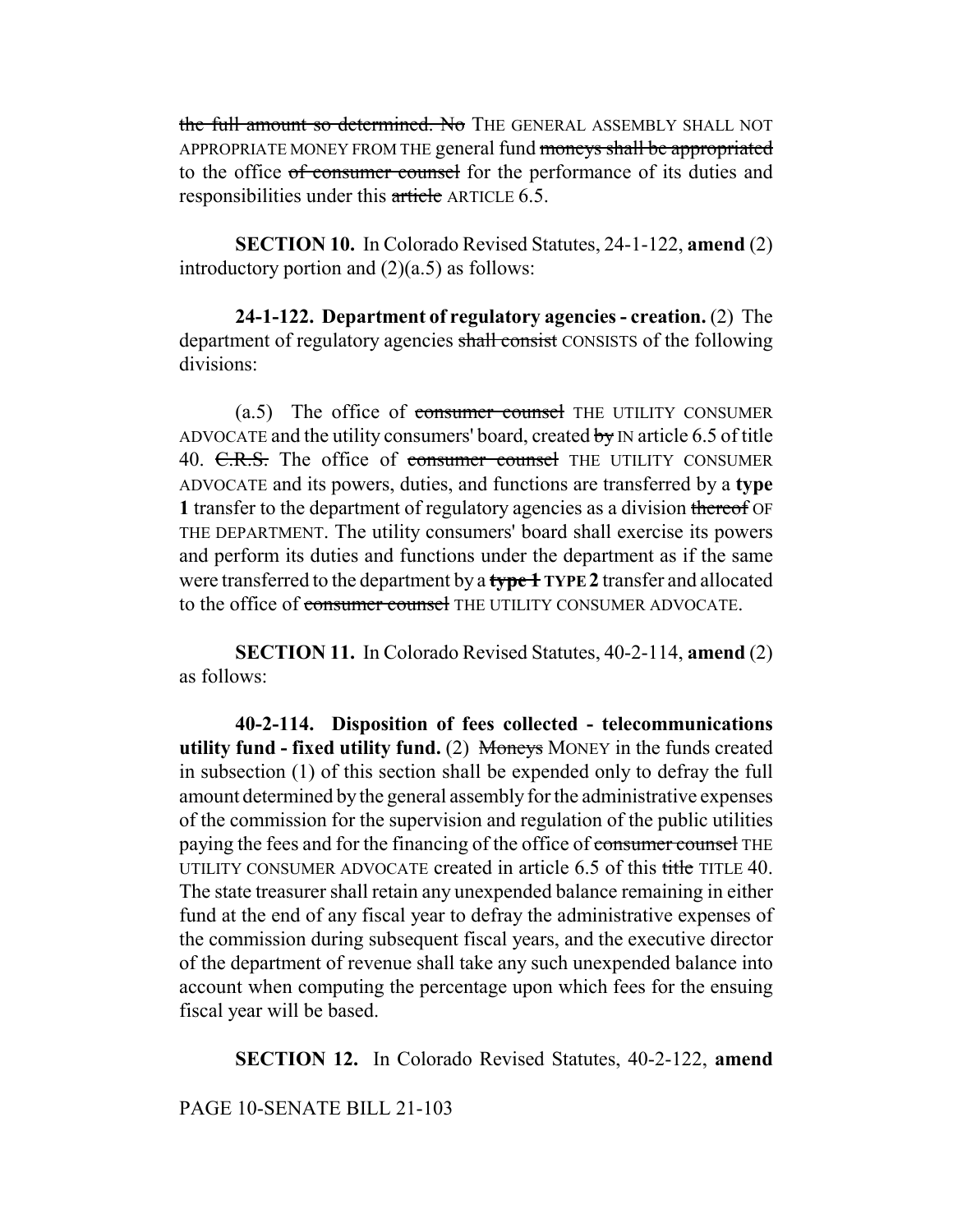$(3)(c)$  introductory portion,  $(3)(c)(XI)$ ,  $(5)$ , and  $(10)$  as follows:

**40-2-122. Natural gas - deregulation of supply - voluntary separation of service offerings - consumer protection - legislative declaration.** (3) (c) The commission shall not approve a plan submitted pursuant to paragraph (a) of this subsection  $(3)$  SUBSECTION  $(3)(a)$  OF THIS SECTION unless the price charged for natural gas delivery services does not subsidize natural gas supply service under the plan and, in addition, the plan:

(XI) Provides for funding of the commission and the office of consumer counsel THE UTILITY CONSUMER ADVOCATE based upon a charge to end-use customers, as determined by the commission, as a part of the natural gas delivery function, regardless of the identity of the natural gas supplier. Such new funding method shall MUST be competitively neutral and shall be designed to generate annual revenues equivalent to the average annual revenues generated under sections 40-2-109 to 40-2-114 during calendar years 1994 to 1998 associated with the sale of natural gas service from the geographic area or group of customers affected by the plan. Whenever such new funding method is instituted for any specific geographic area or group of customers, the natural gas public utilities serving such THE area or group shall no longer pay the fees that would otherwise have been required under said THE sections.

(5) The department of revenue is hereby authorized to collect funding for the commission and the office of consumer counsel THE UTILITY CONSUMER ADVOCATE in accordance with subparagraph (XI) of paragraph (c) of subsection  $(3)$  SUBSECTION  $(3)(c)(XI)$  of this section.

(10) The general assembly determines that a new funding formula should be devised to adequately fund the commission's and office of consumer counsel's THE UTILITY CONSUMER ADVOCATE'S administrative expenses. On or before December 1, 2000, the commission and the office of consumer counsel shall recommend to the general assembly those legislative changes needed to develop appropriate funding mechanisms for the public utilities commission and the office. of consumer counsel. This provision is intended to provide a comprehensive replacement for the funding method contained in the utility plan under subparagraph (XI) of paragraph (c) of subsection  $(3)$  SUBSECTION  $(3)(c)(XI)$  of this section.

## PAGE 11-SENATE BILL 21-103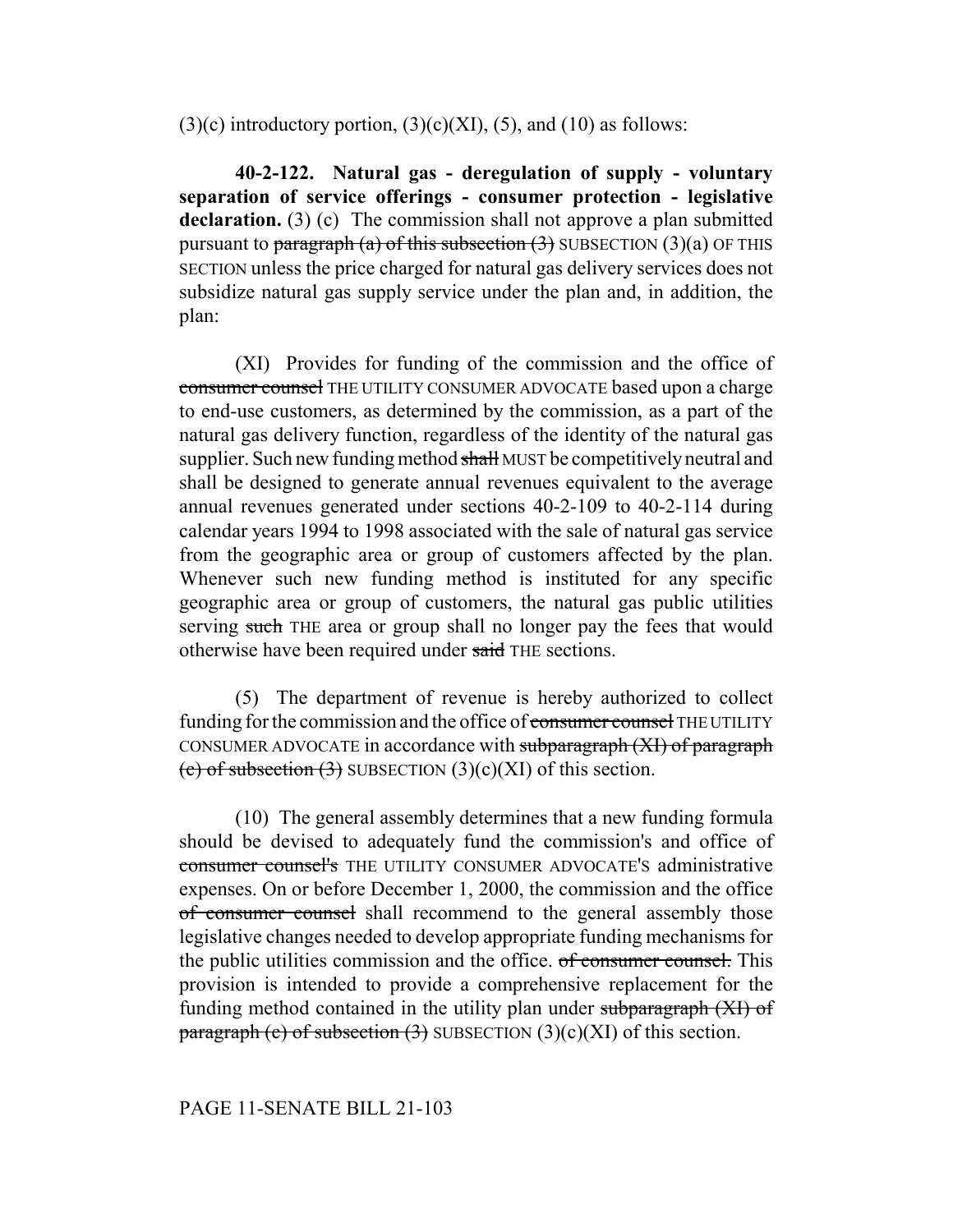**SECTION 13.** In Colorado Revised Statutes, 40-3-104.3, **amend**  $(1)(b)$  and  $(1)(e)$  as follows:

**40-3-104.3. Manner of regulation - competitive responses definitions - repeal.** (1) (b) (I) Following a notice period of five days after the filing of an application under this section, the commission shall approve or deny the application within thirty days. All applications filed with the commission pursuant to this section shall be placed at the head of the commission's docket and shall be disposed of promptly within the time periods set forth in this paragraph  $(b)$  SUBSECTION  $(1)(b)(I)$ ; except that, for good cause shown, the commission may extend the period in which it must act for an additional fifteen days, or, in extraordinary circumstances, including but not limited to the existence of numerous pending applications under this section, the commission may extend the period in which it must act for an additional thirty days beyond the fifteen days provided for in this  $\frac{\text{parameter}}{\text{b}}$  (b) SUBSECTION (1)(b)(I).

(II) Whenever such THE application is continued as provided in this  $\frac{\text{parameter}}{\text{bar}}$  (b) SUBSECTION (1)(b)(I) OF THIS SECTION, the commission shall enter an order making such THE continuance and stating fully the facts necessitating the continuance. If the commission has not approved or denied any such AN application within the time periods set forth in this paragraph  $\overline{b}$  SUBSECTION (1)(b)(I) OF THIS SECTION, the application shall be deemed approved. If the commission denies any such AN application for approval within the permitted period, the subject contract shall DOES not become effective.

(III) Any contract submitted pursuant to this section shall be filed under seal and treated as confidential by the commission; except that, at the time the applicant files an application or contract with the commission, the applicant shall also furnish a copy of the application to any public utility then providing electric, gas, or steam service in the state of Colorado to the customer, and also furnish a copy to the office of consumer counsel, and the UTILITY CONSUMER ADVOCATE, WHICH office of consumer counsel shall also treat said THE contract as confidential.

(e) Within ten days after the execution of such THE contract, the public utility shall file with the commission under seal and as a confidential document the final contract or other description of the price and terms of service, together with any additional information required by the

## PAGE 12-SENATE BILL 21-103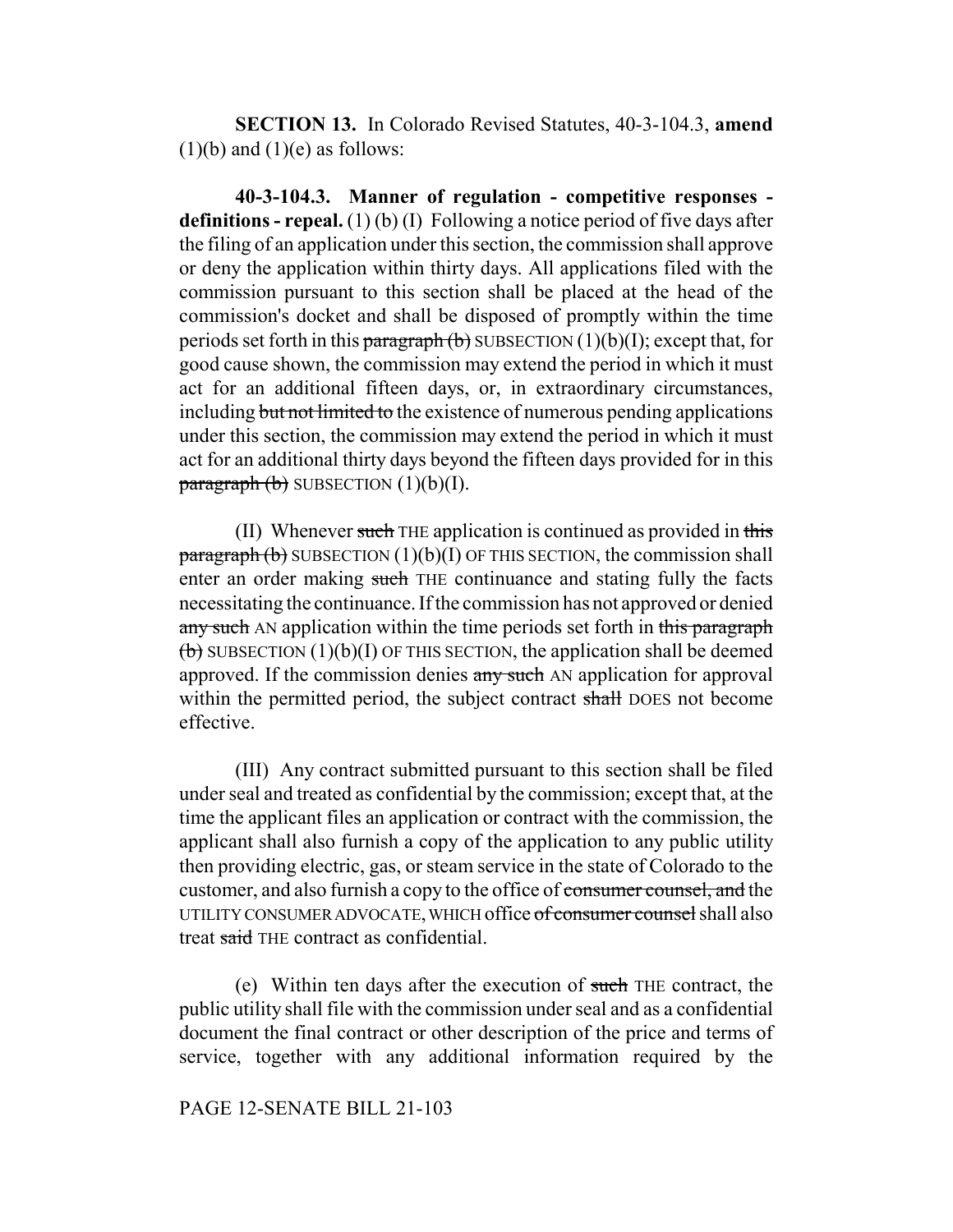commission. The applicant shall also furnish a copy of such THE information to the office of consumer counsel, who THE UTILITY CONSUMER ADVOCATE, WHICH OFFICE shall treat the information as confidential. The commission shall have HAS no authority to disapprove the contract if the contract complies with the conditions contained in paragraph  $(a)$  of this subsection  $(1)$  SUBSECTION  $(1)(a)$  OF THIS SECTION, but the commission may consider the contract for general regulatory purposes and to ensure compliance with the requirements of this section.

**SECTION 14. Appropriation.** (1) For the 2021-22 state fiscal year, \$453,941 is appropriated to the department of regulatory agencies. This appropriation is from the fixed utility fund created in section 40-2-114 (1)(b)(II), C.R.S. To implement this act, the department may use this appropriation as follows:

(a) \$265,311 for use by the office of the utility consumer advocate for personal services, which amount is based on an assumption that the office will require an additional 3.2 FTE;

(b) \$29,120 for use by the office of the utility consumer advocate for operating expenses; and

(c) \$159,510 for the purchase of legal services.

(2) For the 2021-22 state fiscal year, \$159,510 is appropriated to the department of law. This appropriation is from reappropriated funds received from the department of regulatory agencies under subsection  $(1)(c)$  of this section and is based on an assumption that the department of law will require an additional 0.8 FTE. To implement this act, the department of law may use this appropriation to provide legal services for the department of regulatory agencies.

**SECTION 15. Effective date.** This act takes effect September 1, 2021.